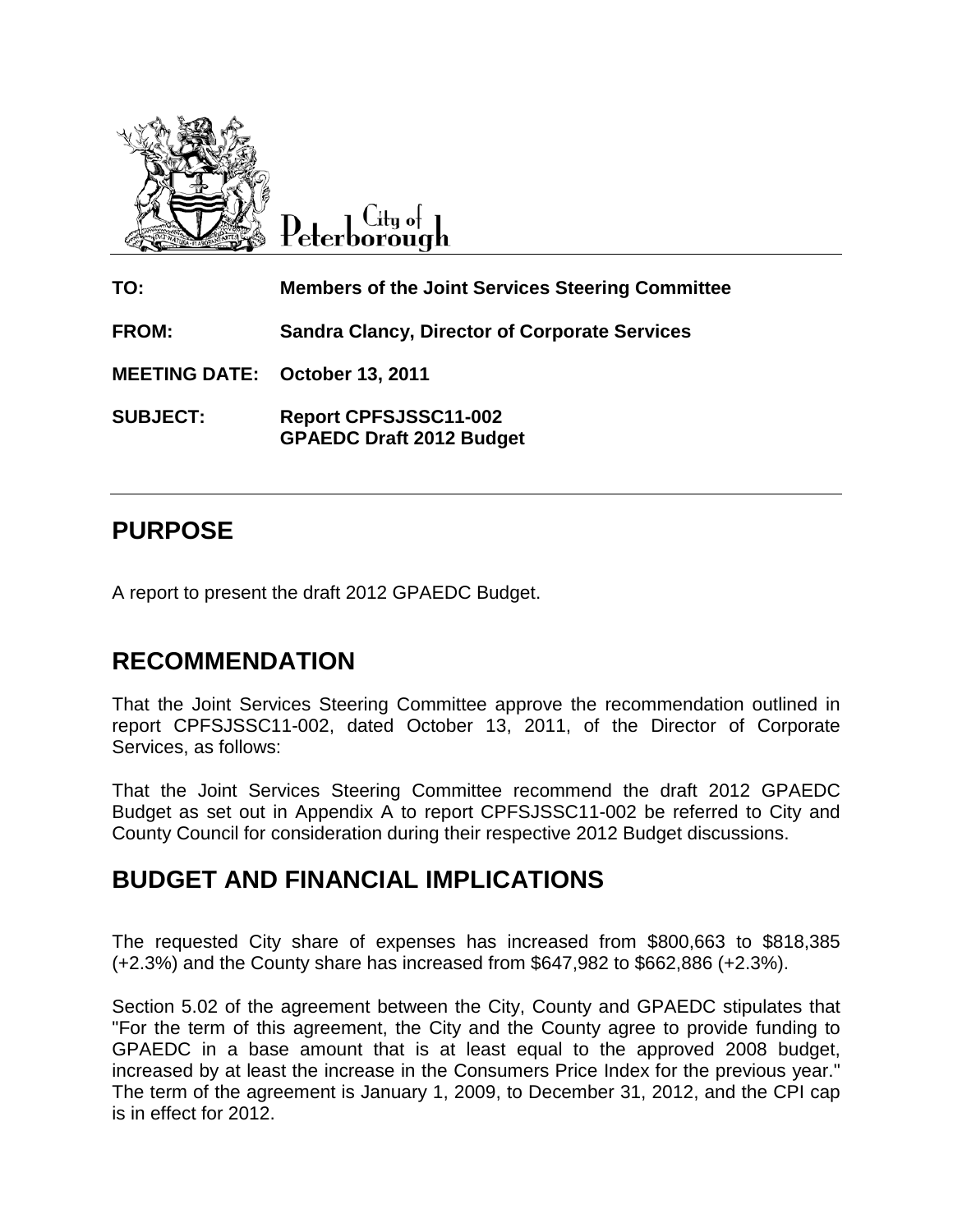Referring the 2012 GPAEDC draft budget to both councils for consideration during their respective 2012 Budget discussions provides some flexibility as to how the GPAEDC budget is presented to each Council.

## **BACKGROUND**

GPAEDC staff will be available at the October 13, 2011 Joint Services Steering Committee to answer questions the Committee members may have.

Submitted by,

Sandra Clancy Director of Corporate Services

#### **Contact Person**

Sandra Clancy Director of Corporate Services Phone: 705-742-7777 Ext 1863 Fax: 705-748-8839 E-mail: [sclancy@peterborough.ca](mailto:sclancy@peterborough.ca)

Attachments: Appendix A - Draft 2012 Budget for the GPAEDC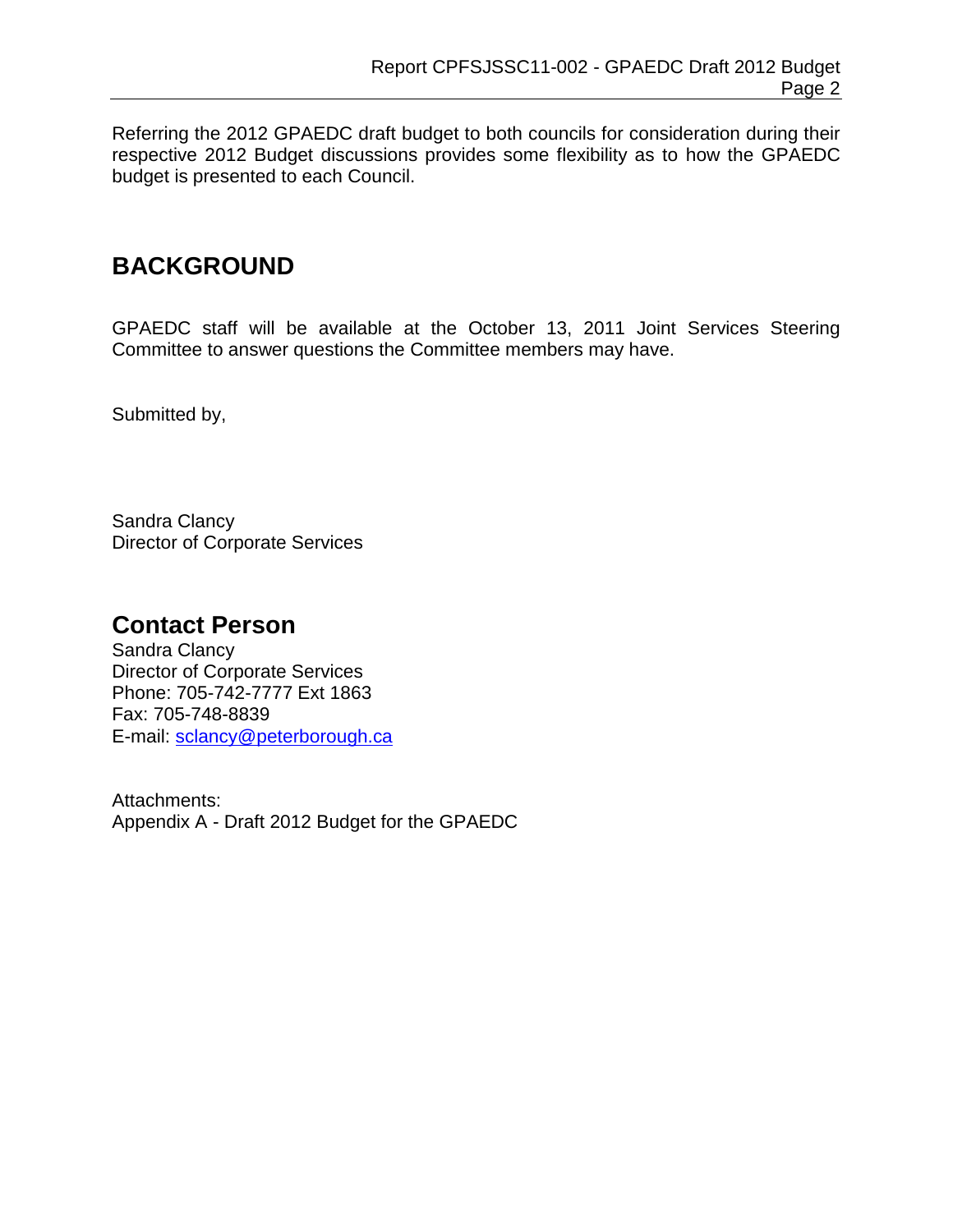## **Appendix A**

## Draft

# 2012 Budget for the GPAEDC